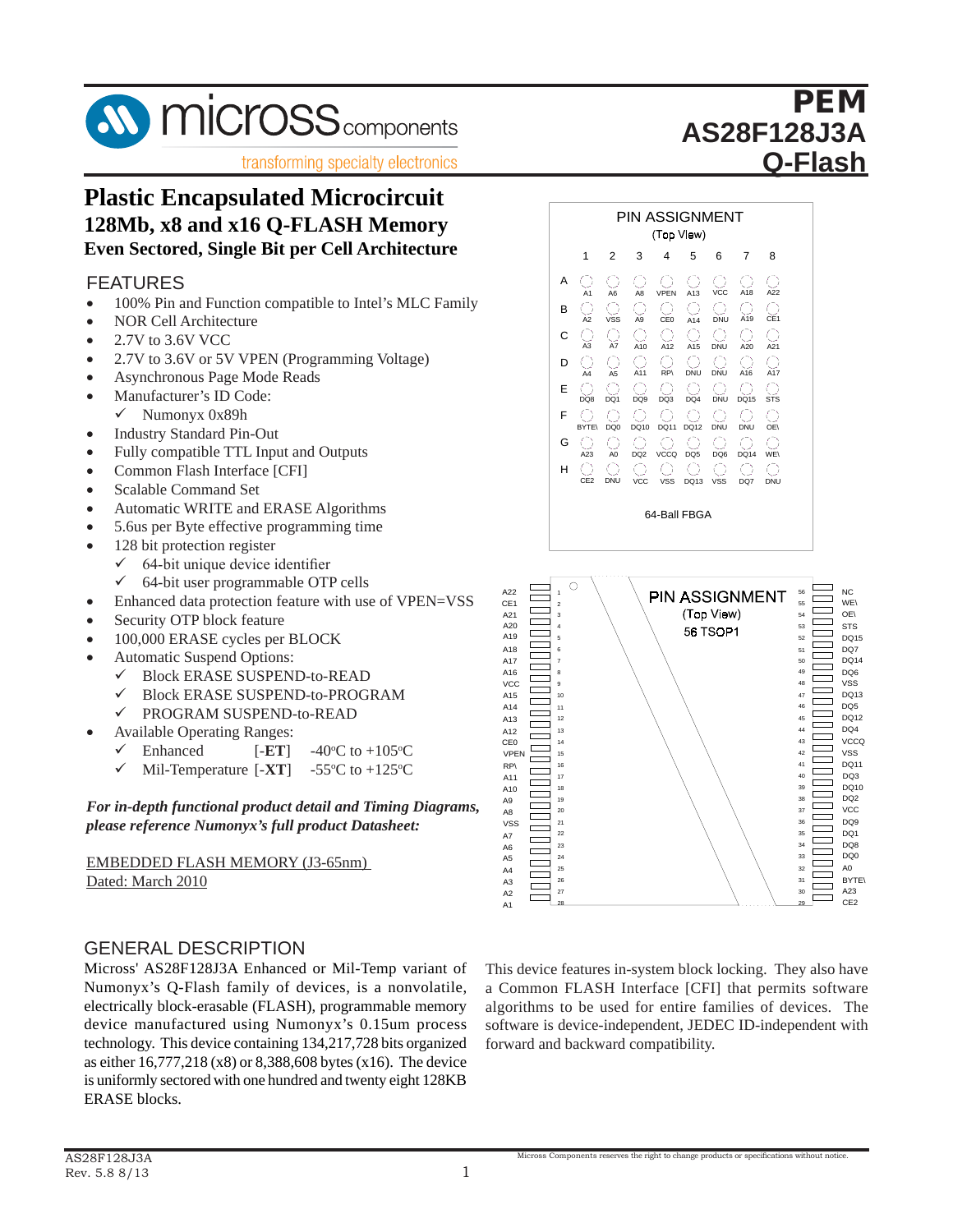

# PEM **PEM AS28F128J3A AS28F128J3M Q-Flash**

### **Functional Block Diagram:**



Additionally, the Scaleable Command Set [SCS] allows a single, simple software driver in all host systems to work with all SCS as compliant FLASH memory devices. The SCS provides the fastest system/device data transfer rates and minimizes the device and system-level implementation costs.  $T$  optimize the processor-memory is the device, the device, the device, the device, the device, the device, the device of  $T$ 

To optimize the processor-memory interface, the device <sup>7</sup> accommodates VPEN, which is switchable during BLOCK is ERASE, PROGRAM, or LOCK BIT configurations and in addition can be hard-wired to VCC all dependent on the end application(s). VPEN is treated as an input pin to enable  $\therefore$ ERASING, PROGRAMMING, and BLOCK LOCKING. i When VPEN is lower than the VCC lockout voltage (VLKO), all  $\parallel$ program functions are disabled. BLOCK ERASE SUSPEND mode enables the user to stop BLOCK ERASE to READ mode entities the user to stop BEOCK EXABE to READ data from or PROGRAM data to any other blocks. Similarly, PROGRAM SUSPEND mode enables the user to SUSPEND PROGRAMMING to READ data or execute code from any un-suspended block(s). -suspended block(s). the ISM is ready for a new command.  $\frac{1}{2}$  optimize the processor-including interface, the device suspended block<br>Lock(s).

VPEN serves as an input with 2.7V, 3.3V or 5V levels for VPEN serves as an input with 2.7V, 3.3V or 5V levels for application programming. VPEN in this Q-Flash device can application programming. VPEN in this Q-Flash device can provide data protection when connected to ground. This pin also enables PROGRAM or ERASE LOCKOUT functions/ controls during power transitions. during power transitions.

This device is an even-sectored device architecture offering This device is an even-sectored device architecture offering individual BLOCK LOCKING that can LOCK and UN-LOCK a block using the SECTOR LOCK BITS command sequence.  $\frac{11}{100}$  in a local Local Local Block and UNIC and UNIC and UNIC can Local and UN-LOCK and UN-LOCK and UN-LOCK and UN-LOCK and UN-LOCK and UN-LOCK and UN-LOCK and UN-LOCK and UN-LOCAL and UN-LOCAL and UN-LOCAL and UN-

Status [STS] is a logic signal output that gives an additional indicator of the internal state machine [ISM] activity by providing a hardware signal of both the status and status masking. This status indicator minimizes central processing making. This shall interest maintaire consumption. In the default unit overhead and system power consumption. In the default and overhead and system power consumption. In the detail mode, STS acts as an  $\frac{RY}{BY}$  pin. When LOW, STS indicates that the ISM is performing a BLOCK ERASE, PROGRAM, or LOCK BIT configuration. When HIGH, STS indicates that  $\cot$ , STS acts as an KT/D I \ pm. When LOW, STS indicates that the ISM is ready is ready in  $\cot$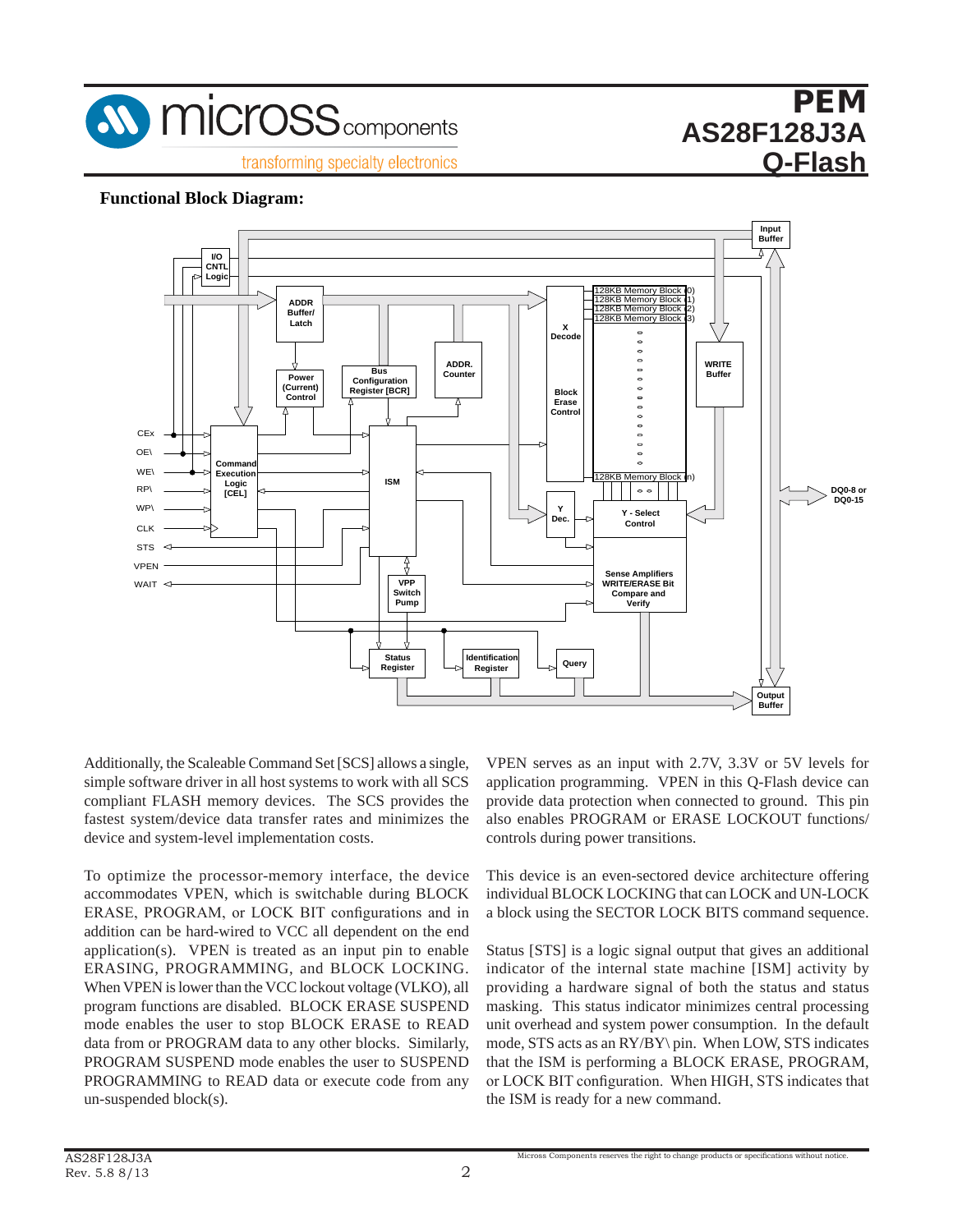

#### transforming specialty electronics

Three Chip Enable (CEx) pins are used for enabling and disabling the device by activating the device's control logic, input buffer, decoders, and sense amplifiers.

BYTE\ enables the device to be used in x8 or x16 configuration. Byte=Low (logic 0) selects and 8-bit mode with address zero (A0) selecting the High or Low Byte and Byte=High (logic 1) selects the 16-bit or Word mode. When the device is in Word mode, address one (A1) becomes the low order address bit and address zero (A0) becomes a no-connect (NC).

RP\ is used to reset the device. When the device is disabled and RP\ is at VCC, the STANDBY mode is enabled. A reset time (tRWH) is required after RP\ switches to a High (logic 1) and the outputs become valid. Likewise, the device has a wake time (tRS) from RP\ High until WRITES to the Command User Interface [CUI] are recognized, RESETS the ISM and clears the status register.

#### **Capacitance**

| <b>Parameter/Condition</b> | Symbol | Typ | Max | <b>Units</b> |
|----------------------------|--------|-----|-----|--------------|
| Input Capacitance          | Cin    |     |     |              |
| <b>Output Capacitance</b>  | Cbyte  | 14  | 16  |              |
|                            | Cout   |     |     |              |

*Stress greater than those listed under ABSOLUTE MAXIMUM RATINGS may cause permanent damage to the device. This is a stress rating only and functional operation of the device at these or any other conditions greater than those indicated in the operational sections of this specification is not implied. Exposure to absolute maximum conditions for any duration or segment of time may affect device reliability.*

### **Chip Enable Truth Table**

| CE <sub>2</sub> | CE1        | <b>CE0</b> | <b>Device</b> |
|-----------------|------------|------------|---------------|
| <b>VIL</b>      | <b>VIL</b> | <b>VIL</b> | Enabled       |
| <b>VIL</b>      | VIL        | <b>VIH</b> | Disabled      |
| <b>VIL</b>      | <b>VIH</b> | <b>VIL</b> | Disabled      |
| <b>VIL</b>      | <b>VIH</b> | <b>VIH</b> | Disabled      |
| <b>VIH</b>      | VIL        | <b>VIL</b> | Enabled       |
| <b>VIH</b>      | VIL        | <b>VIH</b> | Enabled       |
| <b>VIH</b>      | <b>VIH</b> | VII.       | Enabled       |
| <b>VIH</b>      | VIH        | <b>VIH</b> | Disabled      |

### **Absolute Maximum Ratings**

| <b>Voltage</b>               | Min | Max | <b>Units</b>                | <b>Notes</b> |
|------------------------------|-----|-----|-----------------------------|--------------|
| Temperature Under Bias       | -55 | 125 | $\mathfrak{0}_{\mathsf{C}}$ |              |
| Storage Temperature          | -65 | 125 | $\circ$                     |              |
| <b>Short Circuit Current</b> |     | 100 | mA                          |              |

#### Notes

1: All specified voltages are with respect to GND. Minimum DC voltage is -0.5v on input/output pins and -0.2v on Vcc and VPEN pins. During transitions, this level may undershoot to -2.0v for periods </= 20ns. Maximum DC voltage on input/output pins, Vcc and VPEN is VCC+0.5V which, during transitions, may overshoot to Vcc + 2.0v for periods <20ns.

## **Pin Description Table**

| <b>Signal Name</b>       | Symbol              | <b>Type</b> | Pin             | Description                                                                         |
|--------------------------|---------------------|-------------|-----------------|-------------------------------------------------------------------------------------|
|                          | A0, A1, A2, A3, A4, |             |                 | 32,28,27,26, Address Inputs during READ and WRITE Operations. A0 is only used in x8 |
|                          | A5, A6, A7, A8, A9, |             |                 | 25,24,23,22, mode and will be a NC in x16 mode.                                     |
|                          | A10, A11,           |             | 20, 19, 18, 17, |                                                                                     |
| Address                  | A12, A13, A14, A15, | Input       | 13, 12, 11, 10, |                                                                                     |
|                          | A16,A17,A18,A19,    |             | 8,7,6,5,        |                                                                                     |
|                          | A20, A21, A22, A23  |             | 4, 3, 1, 30     |                                                                                     |
| Chip Enables             | CEO, CE1, CE2       | Input       | 14, 2, 29       | Three Chip Enable pins for Multiple devices. See chart for function                 |
| Write Enable             | WE\                 | Input       | 55              | Write Control                                                                       |
|                          |                     |             |                 | Reset/Power-Down, When Low the control pin resets the status Reg.and                |
| Reset/Power Down         | RP                  | Input       | 16              | ISM to array READ mode.                                                             |
|                          |                     |             | 54              | Output Enable control enable data output buffers when Low, and when                 |
| <b>Output Enable</b>     | OE\                 | Input       |                 | High the output buffers are disabled                                                |
|                          |                     |             | 31              | Configuration Control pin. When High the device is in x16 mode, when                |
| <b>Byte Mode Control</b> | BYTE\               | Input       |                 | Low the device is in Byte mode (x8)                                                 |
|                          |                     |             |                 | Necessary Voltage pin for Programming, Erasing or configuring lock bits.            |
| Programming Voltage      | <b>VPEN</b>         | Input       | 15              | Typically connected to VCC. When VPEN =VPENLK, this</td                             |
|                          |                     |             |                 | enables Hardware Write Protect.                                                     |
|                          |                     |             |                 | Indicates the status of the ISM. When configured in level mode, STS acts            |
| <b>Status Pin/Flag</b>   | <b>STS</b>          | Output      | 53              | as a RY/BY\ pin. When configured in its pulse mode, it can                          |
|                          |                     |             |                 | pulse to indicate PROGRAM and or ERASE completion.                                  |
|                          |                     |             | 43              | Separate/Isolated Voltage supply for Input/Output bus. Allows                       |
| Input/Output Voltage     | <b>VCCQ</b>         | Supply      |                 | voltage matching to different interface standards.                                  |
| Supply Voltage           | <b>VCC</b>          | Supply      | 9,37            | Power Supply: 2.7V-3.6V                                                             |
| Digital Ground           | <b>GND</b>          | Supply      | 21,42,48        | Ground                                                                              |
| No Connect(s)            | <b>NC</b>           |             | 1,30,56         | No electrical connection or function                                                |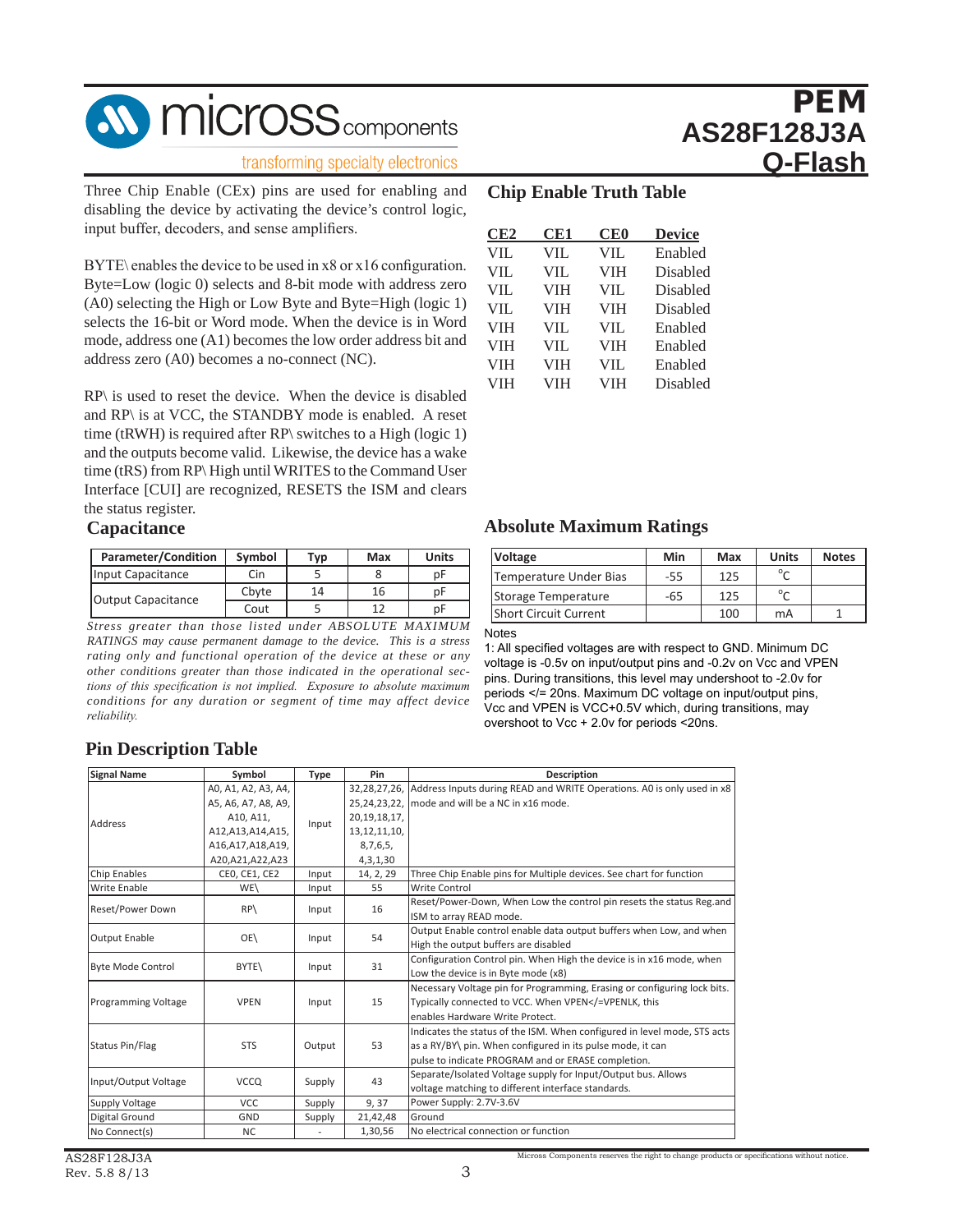

transforming specialty electronics

### **Bus Operations**

| Mode                         | RP  | CE <sub>0</sub> | CE <sub>1</sub>             | CE <sub>2</sub> | OE'        | WE\        | <b>VPEN</b>               | DQ     | <b>Notes</b> | <b>Address</b>              | <b>STS Default Mode</b>       |
|------------------------------|-----|-----------------|-----------------------------|-----------------|------------|------------|---------------------------|--------|--------------|-----------------------------|-------------------------------|
| Read Array                   | VIH | Enabled         |                             | Enabled Enabled | VIL        | <b>VIH</b> | ́                         | Dout   | 1, 2, 3      |                             | High-Z (VOH with External PU) |
| <b>Output Disable</b>        | VIH |                 | Enabled   Enabled   Enabled |                 | <b>VIH</b> | VHI        | $\checkmark$<br>$\lambda$ | High-Z |              |                             |                               |
| Standby                      | VIH |                 | Disabled Disabled Disabled  |                 |            |            | $\wedge$                  | High-Z |              |                             |                               |
| Reset/Power-Down             | VIL |                 |                             |                 | ́          | ́          | $\checkmark$<br>$\wedge$  | High-Z |              |                             | High-Z (VOH with External PU) |
| <b>Read Identifier Codes</b> | VIH |                 | Enabled   Enabled   Enabled |                 | VIL        | <b>VIH</b> | $\checkmark$<br>v         |        |              | See Table 31 of Numonyx DS  | High-Z (VOH with External PU) |
| <b>Read Querv</b>            | VIH |                 | Enabled   Enabled   Enabled |                 | VIL        | <b>VIH</b> | $\checkmark$<br>$\lambda$ |        |              | See CFI Query of Numonyx DS | High-Z (VOH with External PU) |
| Read Status (ISM off)        | VIH |                 | Enabled   Enabled   Enabled |                 | VIL        | <b>VIH</b> | $\checkmark$<br>$\wedge$  |        |              |                             |                               |
| Read Status (ISM on)         | VIH |                 | Enabled   Enabled   Enabled |                 | VIL        | <b>VIH</b> | $\checkmark$<br>$\lambda$ | Dout   |              |                             |                               |
| Write                        | VIH |                 | Enabled   Enabled   Enabled |                 | VIH        | VIL        | <b>VPENH</b>              | Din    | 3,6,7        |                             |                               |

Notes

1 Refer to DC Characteristics. When VPEN</= VPENLK, memory contents can be read but not altered

2 X can be VIL or VIH for control and address pins, and VPENLK or VPENH for VPEN. See DC Characteristics for VPENLK and VPENH voltages

3 In default mode, STA is VOL when the ISM is executing internal Block Erase, Program, or lock bit configuration algorithms. It is VOH when the ISM is not busy, in block erase suspend mode, program suspend mode, or reset/power-down mode.

4 See Read Identifier codes of the Numonyx Datasheet (DS)

5 See Read Query Mode Command section of the Numonyx Datasheet (DS)

6 Command Writes involving block erase, program, or lock bit configuration are reliably executed when VPEN=VPENH and VCC is within Specification 7 Refer to Table 19 on page 35 of the Numonyx Datasheet (DS)

### **DC Electrical Characteristics**

(TA=Min/Max temperatures of Operational Range chosen)

|                               | $V_{CCQ}$                                                         |      | $2.7 - 3.6V$   |                |                                                                                                                                                            |              |
|-------------------------------|-------------------------------------------------------------------|------|----------------|----------------|------------------------------------------------------------------------------------------------------------------------------------------------------------|--------------|
|                               | $V_{cc}$                                                          |      | $2.7 - 3.6V$   |                |                                                                                                                                                            |              |
| Symbol                        | Parameter                                                         | Typ  | Max            | <b>Units</b>   | <b>Test Conditions</b>                                                                                                                                     | <b>Notes</b> |
| $I_{11}$                      | Input and V <sub>PFN</sub> Load Current                           |      | ±1             | μA             | $V_{cc}$ = $V_{cc}$ Max; $V_{ccO}$ = $V_{ccO}$ Max<br>$V_{IN}$ = $V_{CCQ}$ or $V_{SS}$                                                                     | $\mathbf{1}$ |
| $I_{10}$                      | Output Leakage Current                                            | ٠    | ±10            | μA             | $V_{cc}$ = $V_{cc}$ Max; $V_{cc0}$ = $V_{cc0}$ Max<br>$V_{IN}$ = $V_{CCO}$ or $V_{SS}$                                                                     | $\mathbf{1}$ |
| $I_{CCS}$                     | V <sub>cc</sub> Standby Current                                   | 50   | 400            | μA             | CMOS Inputs, $V_{cc} = V_{cc}$ Max; $V_{cc} =$<br>V <sub>cco</sub> Max, Device is disabled,<br>$R$ P# = $V_{CCO}$ ± 0.2 V                                  | 1,2,3        |
|                               |                                                                   | 0.71 | $\overline{2}$ | mA             | TTL Inputs, $V_{cc} = V_{cc}$ Max,<br>$V_{CCO}$ = $V_{CCO}$ Max, Device is disabled, RP# = $V_{\text{H}}$                                                  |              |
| $I_{CCD}$                     | V <sub>cc</sub> Power-Down Current                                | 50   | 400            | μA             | $RP# = V_{ss} \pm 0.2 V, I_{OUT} (STS) = 0 mA$                                                                                                             |              |
| $I_{CCR}$                     | 8-Word Page                                                       | 15   | 20             | mA             | CMOS Inputs, $V_{cc} = V_{cc}$ Max, $V_{ccO} = V_{ccO}$<br>Max using standard 8 word page mode<br>reads. Device is enabled. $f = 5$ MHz, $I_{OUT} = 0$ mA  | 1,3          |
|                               |                                                                   | 30   | 54             | mA             | CMOS Inputs, $V_{cc} = V_{cc}$ Max, $V_{cc0} = V_{cc0}$<br>Max using standard 8 word page mode<br>reads. Device is enabled. $f = 33$ MHz, $I_{OUT} = 0$ mA |              |
| $I_{CCW}$                     | V <sub>cc</sub> Program or Set Lock-Bit Current                   | 35   | 60             | mA             | CMOS Inputs, $V_{\text{PFN}} = V_{\text{CC}}$                                                                                                              | 1,4          |
|                               |                                                                   | 40   | 70             | m <sub>A</sub> | TTL Inputs, $V_{\text{PFN}} = V_{\text{CC}}$                                                                                                               |              |
| $I_{CCE}$                     | $V_{cc}$ Block Erase or $V_{cc}$ Blank Check or                   | 35   | 70             | m <sub>A</sub> | CMOS Inputs, $V_{\text{PFN}} = V_{\text{CC}}$                                                                                                              | 1,4          |
| $I_{\text{CCRC}}$             | Clear Block Lock-Bits Current                                     | 40   | 80             | mA             | TTL Inputs, $V_{\text{PFN}} = V_{\text{CC}}$                                                                                                               |              |
| <b>I</b> ccws<br><b>ICCES</b> | V <sub>cc</sub> Program Suspend or Block Erase<br>Suspend Current | ٠    | 10             | m <sub>A</sub> | Device is enabled                                                                                                                                          | 1,5          |

Notes

1. All currents are in RMS unless otherwise noted. These currents are valid for all product versions (packages and speeds).

2. Includes STS.

3. CMOS inputs are either VCC ± 0.2 V or VSS ± 0.2 V. TTL inputs are either VIL or VIH.

4. Sampled, not 100% tested.

5. ICCWS and ICCES are specified with the device selected. If the device is read or written while in erase suspend mode, the device's current draw is ICCR and ICCWS.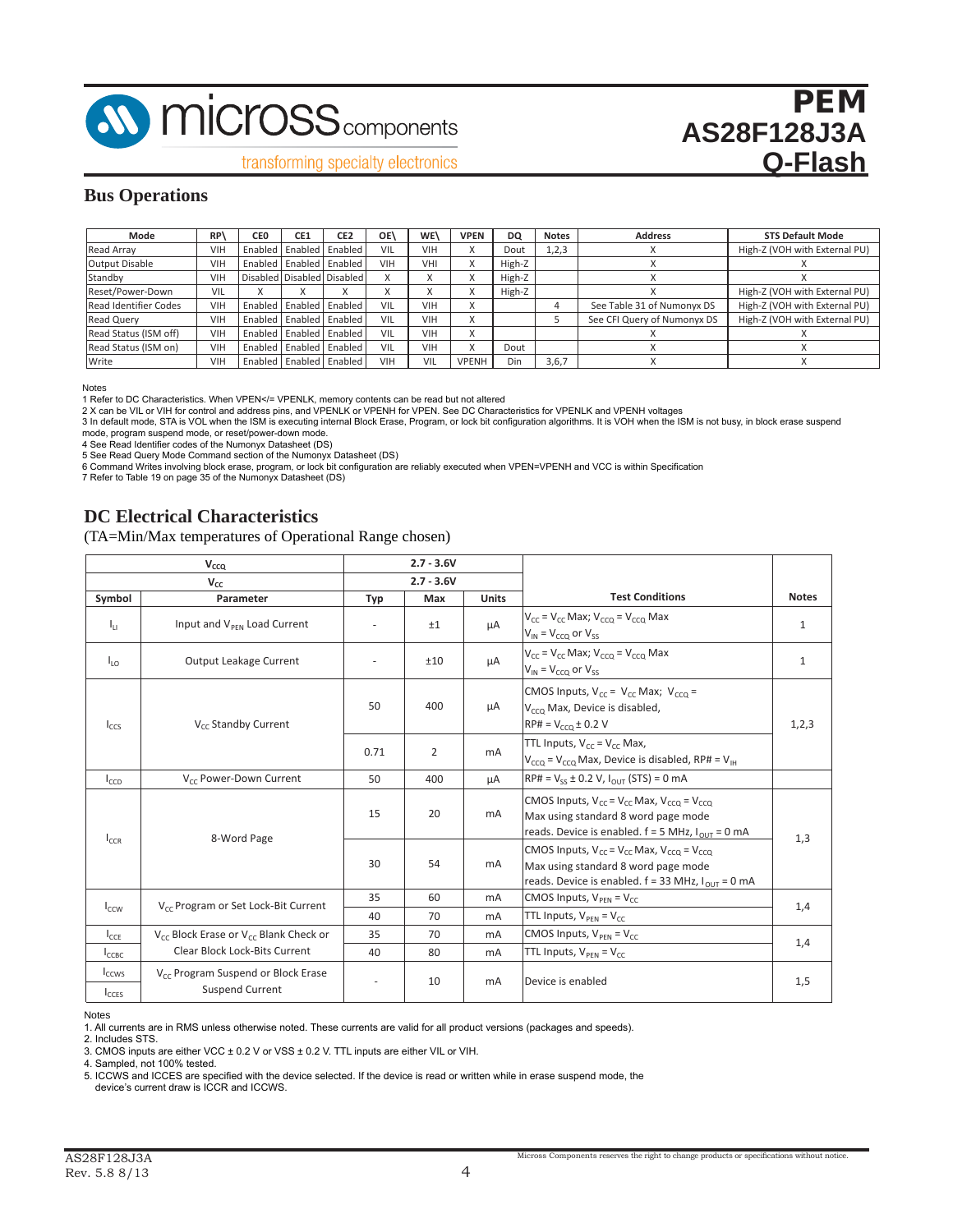

transforming specialty electronics

### **DC Voltage specifications**

|                           | $V_{CCQ}$                                                                 | $2.7 - 3.6V$             |                          |              |                                                                          |              |
|---------------------------|---------------------------------------------------------------------------|--------------------------|--------------------------|--------------|--------------------------------------------------------------------------|--------------|
|                           | $V_{CC}$                                                                  |                          | $2.7 - 3.6V$             |              |                                                                          |              |
| Symbol                    | Parameter                                                                 | Min                      | Max                      | <b>Units</b> | <b>Test Conditions</b>                                                   | <b>Notes</b> |
| $V_{\text{IL}}$           | Input Low Voltage                                                         | $-0.5$                   | 0.8                      | $\vee$       |                                                                          | 2,5,6        |
| $V_{IH}$                  | Input High Voltage                                                        | 2.0                      | $V_{CCQ}$ +0.5           | $\vee$       |                                                                          | 2,5,6        |
| $V_{OL}$                  | <b>Output Low Voltage</b>                                                 |                          | 0.4                      | $\vee$       | $V_{CC} = V_{CC}$ Min<br>$V_{CCQ} = V_{CCQ}$ Min<br>$I_{OL}$ = 2 mA      | 1,2          |
|                           |                                                                           |                          | 0.2                      | $\vee$       | $V_{CC} = V_{CC}$ Min<br>$V_{CCQ} = V_{CCQ}$ Min<br>$I_{OL} = 100 \mu A$ |              |
| $V_{OH}$                  | Output High Voltage                                                       | $0.85 \times V_{CCQ}$    |                          | $\vee$       | $V_{CC} = V_{CC}$ Min<br>$V_{CCQ} = V_{CCQ}$ Min<br>$I_{OH} = 2.5$ mA    | 1,2          |
|                           |                                                                           | $V_{CCQ} - 0.2$          | $\overline{\phantom{a}}$ |              | $V_{CC} = V_{CC}$ Min<br>$V_{CCQ} = V_{CCQ}$ Min<br>$I_{OH} = 100 \mu A$ |              |
| <b>V</b> <sub>PENLK</sub> | V <sub>PFN</sub> Lockout during Program,<br>Erase and Lock-Bit Operations | $\overline{\phantom{a}}$ | 2.2                      | $\vee$       |                                                                          | 2,3          |
| $V_{\text{PENH}}$         | V <sub>PFN</sub> during Block Erase, Program,<br>or Lock-Bit Operations   | 2.7                      | 3.6                      | $\vee$       | ٠                                                                        | 3            |
| V <sub>LKO</sub>          | V <sub>cc</sub> Lockout Voltage                                           | $\equiv$                 | 2.0                      | $\vee$       | $\overline{\phantom{a}}$                                                 | 4            |

Notes

1. Includes STS. 2. Sampled, not 100% tested.

3. Block erases, programming, and lock-bit configurations are inhibited when VPEN ≤ VPENLK, and not guaranteed in the range between VPENLK (max) and VPENH (min), and above VPENH (max).

4. Block erases, programming, and lock-bit configurations are inhibited when VCC < VLKO, and not guaranteed in the range between VLKO (min) and VCC (min), and above<br>VCC (max).<br>5. Includes all operational modes of the devic

6. Input/Output signals can undershoot to -1.0V referenced to VSS and can overshoot to VCCQ + 1.0V for duration of 2ns or less, the VCCQ valid range is referenced to VSS.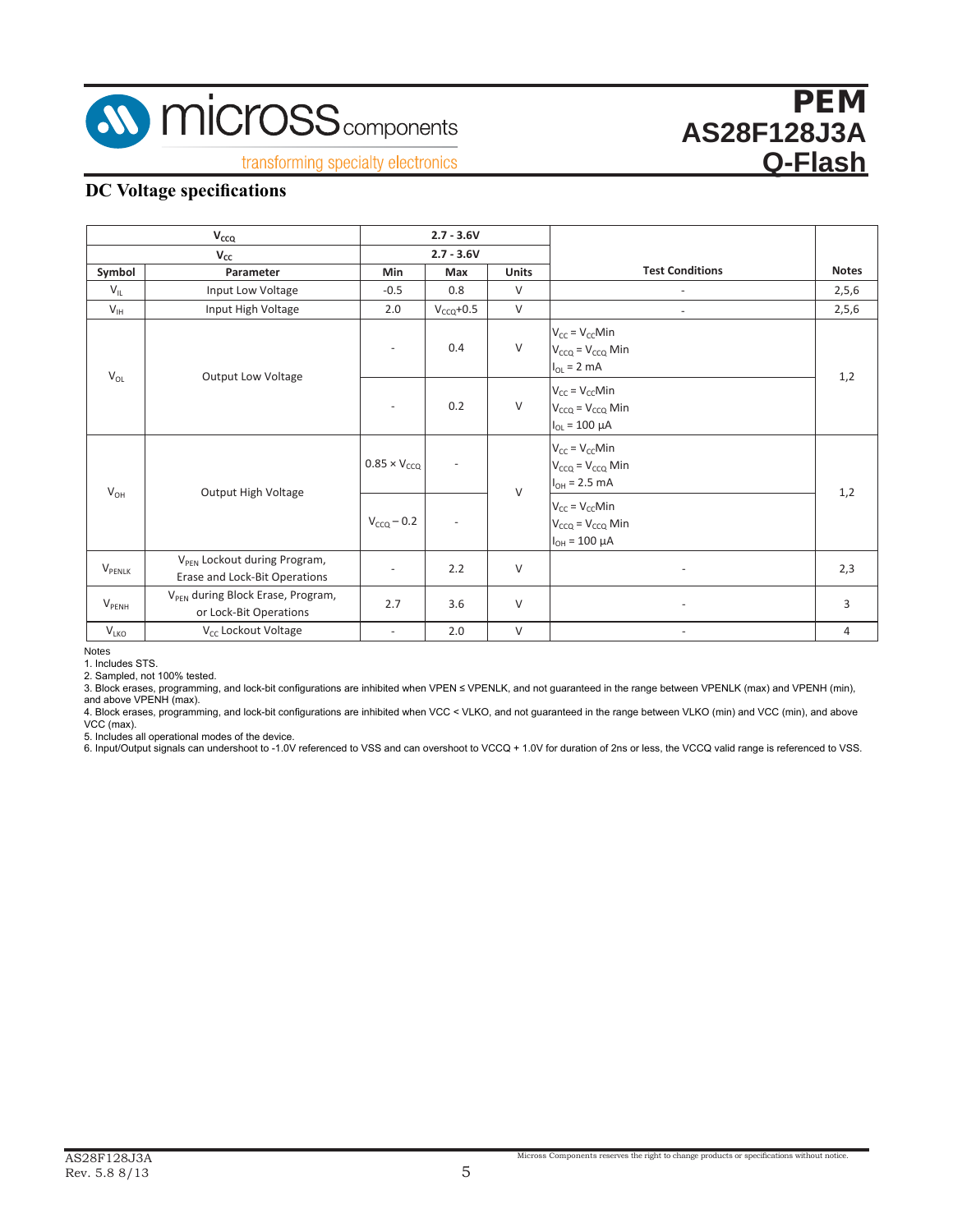

### transforming specialty electronics

### **Read Operations**

|                 |                                   | Asynchronous Specifications V <sub>cc</sub> = 2.7 V-3.6 V <sup>(3)</sup> and V <sub>cco</sub> = 2.7 V-3.6 V <sup>(3)</sup> |                          |                          |             |              |
|-----------------|-----------------------------------|----------------------------------------------------------------------------------------------------------------------------|--------------------------|--------------------------|-------------|--------------|
| #               | Sym                               | Parameter                                                                                                                  | Min                      | <b>Max</b>               | <b>Unit</b> | <b>Notes</b> |
| R <sub>1</sub>  | $t$ <sub>AVAV</sub>               | Read/Write Cycle Time                                                                                                      | 115                      |                          | ns          | 1,2          |
| R <sub>2</sub>  | $t_{AVQV}$                        | Address to Output Delay                                                                                                    | 115                      | $\overline{\phantom{0}}$ | ns          | 1,2          |
| R <sub>3</sub>  | $t_{ELOV}$                        | CEX to Output Delay                                                                                                        | 115                      | $\overline{\phantom{0}}$ | ns          | 1,2          |
| R4              | $t_{\text{GLQV}}$                 | OE# to Non-Array Output Delay                                                                                              |                          | 50                       | ns          | 1,2,4        |
| R <sub>5</sub>  | $t_{PHQV}$                        | RP# High to Output Delay                                                                                                   | $\overline{\phantom{a}}$ | 210                      | ns          | 1,2          |
| R <sub>6</sub>  | $t_{ELOX}$                        | CEX to Output in Low Z                                                                                                     | $\Omega$                 |                          | ns          | 1, 2, 5      |
| R7              | $\rm t_{GLQX}$                    | OE# to Output in Low Z                                                                                                     | $\Omega$                 | $\overline{\phantom{a}}$ | ns          | 1, 2, 5      |
| R <sub>8</sub>  | $t_{EHQZ}$                        | CEX High to Output in High Z                                                                                               |                          | 25                       | ns          | 1,2,5        |
| R <sub>9</sub>  | $t_{GHQZ}$                        | OE# High to Output in High Z                                                                                               |                          | 15                       | ns          | 1, 2, 5      |
| R10             | $t_{OH}$                          | Output Hold from Address, CEX, or OE#<br>Change, Whichever Occurs First                                                    | $\Omega$                 | $\overline{\phantom{0}}$ | ns          | 1,2,5        |
| R11             | $t_{\text{ELFL}}/t_{\text{ELFH}}$ | CEX Low to BYTE# High or Low                                                                                               |                          | 10                       | ns          | 1, 2, 5      |
| R <sub>12</sub> | $t_{FLQV}/t_{FHQV}$               | BYTE# to Output Delay                                                                                                      |                          | $\mathbf{1}$             | ns          | 1,2          |
| R <sub>13</sub> | $t_{FLQZ}$                        | BYTE# to Output in High Z                                                                                                  |                          | $\mathbf{1}$             | μs          | 1, 2, 5      |
| R <sub>14</sub> | $t_{EHEL}$                        | CEx High to CEx Low                                                                                                        | $\Omega$                 |                          | μs          | 1,2,5        |
| R <sub>15</sub> | $t_{APA}$                         | Page Address Access Time                                                                                                   | $\overline{\phantom{a}}$ | 25                       | ns          | 5,6          |
| R <sub>16</sub> | $t_{\text{GLQV}}$                 | OE# to Array Output Delay                                                                                                  |                          | 25                       | ns          | 1, 2, 4      |

Notes

1. CEX low is defined as the combination of pins CE0, CE1 and CE2 that enable the device. CEX high is defined as the combination of pins CE0, CE1, and CE2 that disable the device

2. See AC Input/Output Reference Waveforms for the maximum allowable input slew rate.

3. OE# may be delayed up to tELQV-tGLQV after the falling edge of CEX<br>4. See Figure 13, "AC Input/Output Reference Waveform" , "Transient Equivalent Testing Load Circuit" for testing characteristics.<br>5. Sampled, not 100% t

<sup>6.</sup> For devices configured to standard word/byte read mode, R15 (tAPA) will equal R2 (tAVQV).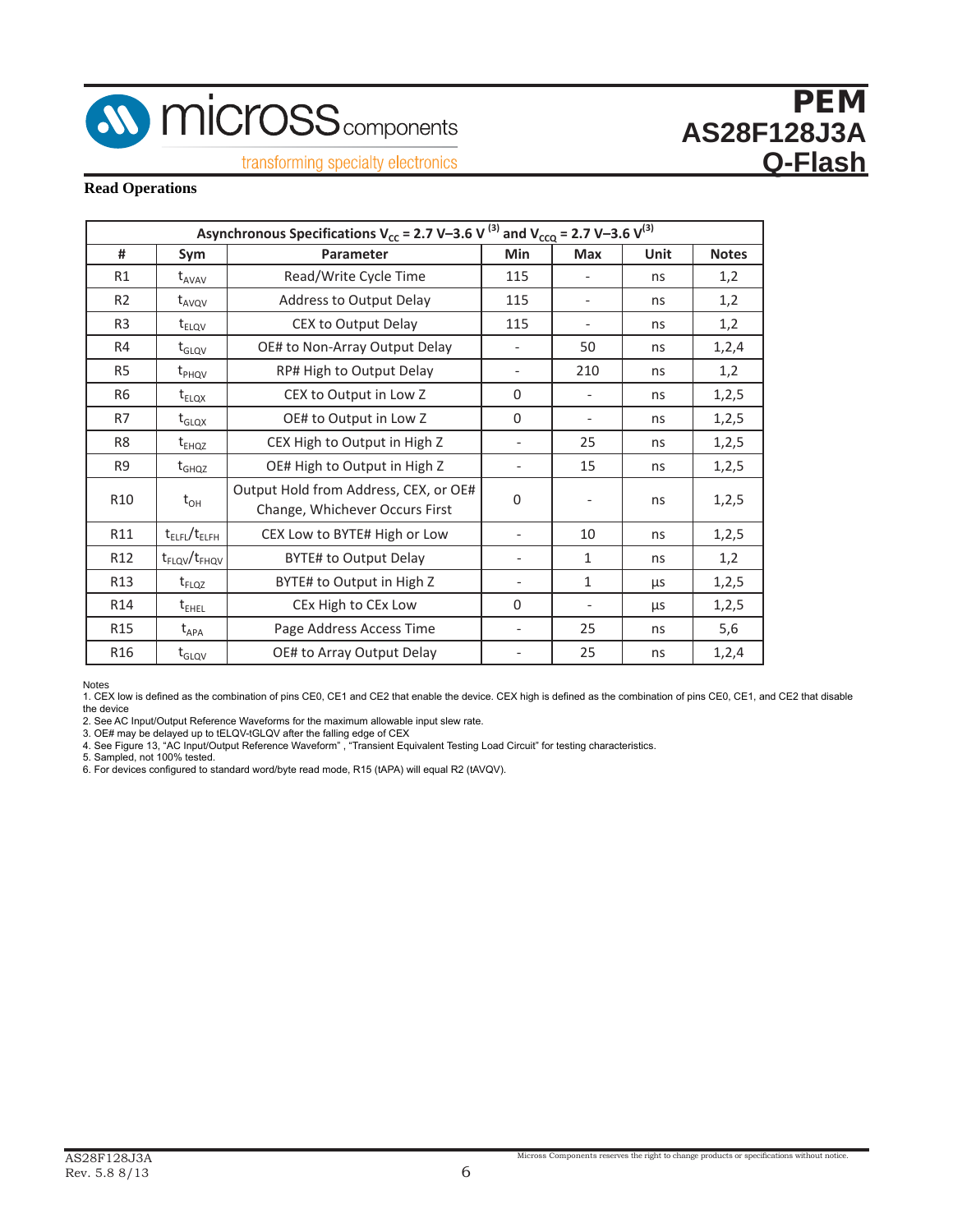

**Fransforming specialty electronics** 

# PEM **AS28F128J3A Q-Flash**

## **Single-Word Asynchronous Read Waveform Figure 8: Single-Word Asynchronous Read Waveform**



Notes

Notes<br>1. CEX low is defined as the combination of pins CE0, CE1, and CE2 that enable the device. CEX high is defined as the combination of pins CE0, CE1, and CE2 that disable the device es<br>CEX low is defined as the combination of pins CE0, CE1, and CE2 that enable the device. CEX high is defined as the combination of pins CE0, CE1, and CE2 tl<br>device

the device<br>2. When reading the flash array a faster tGLQV (R16) applies. For non-array reads, R4 applies (i.e., Status Register reads,query reads, or device identifier reads).



## **Figure 9: 8-Word Asynchronous Page Mode Read 8-Word Asynchronous Page Mode Read**

*Notes:* Notes

*Notes:* the device 1. CEX low is defined as the combination of pins CE0, CE1, and CE2 that enable the device. CEX high is defined as the combination of pins CE0, CE1, and CE2 that disable  $\epsilon$ 1, and CE2 that disable that disable the device  $\epsilon$  Table  $\epsilon$  Table for  $32-$  ,  $\epsilon$  ,  $\epsilon$  ,  $\epsilon$  ,  $\epsilon$  ,  $\epsilon$  ,  $\epsilon$  ,  $\epsilon$  ,  $\epsilon$  ,  $\epsilon$  ,  $\epsilon$  ,  $\epsilon$  ,  $\epsilon$  ,  $\epsilon$  ,  $\epsilon$  ,  $\epsilon$  ,  $\epsilon$  ,  $\epsilon$  ,  $\epsilon$  ,  $\epsilon$  ,  $\$ 

n.c. Cevice<br>2. In this diagram, BYTE# is asserted high.  $\alpha$ <sub>1,</sub>  $\beta$ <sub>1</sub> that is assemed fight.  $\alpha$ <sub>1</sub>,  $\beta$ <sup>2</sup> that disable  $\alpha$ <sub>1</sub>,  $\beta$ <sup>2</sup>  $\alpha$ <sub>2</sub>, 128-4, 128-Mb on page 30, 128-Mb on page 30, 128-Mb on page 30, 128-Mb on page 30, 128-Mb on page 30, 128-Mb on page 30, 128-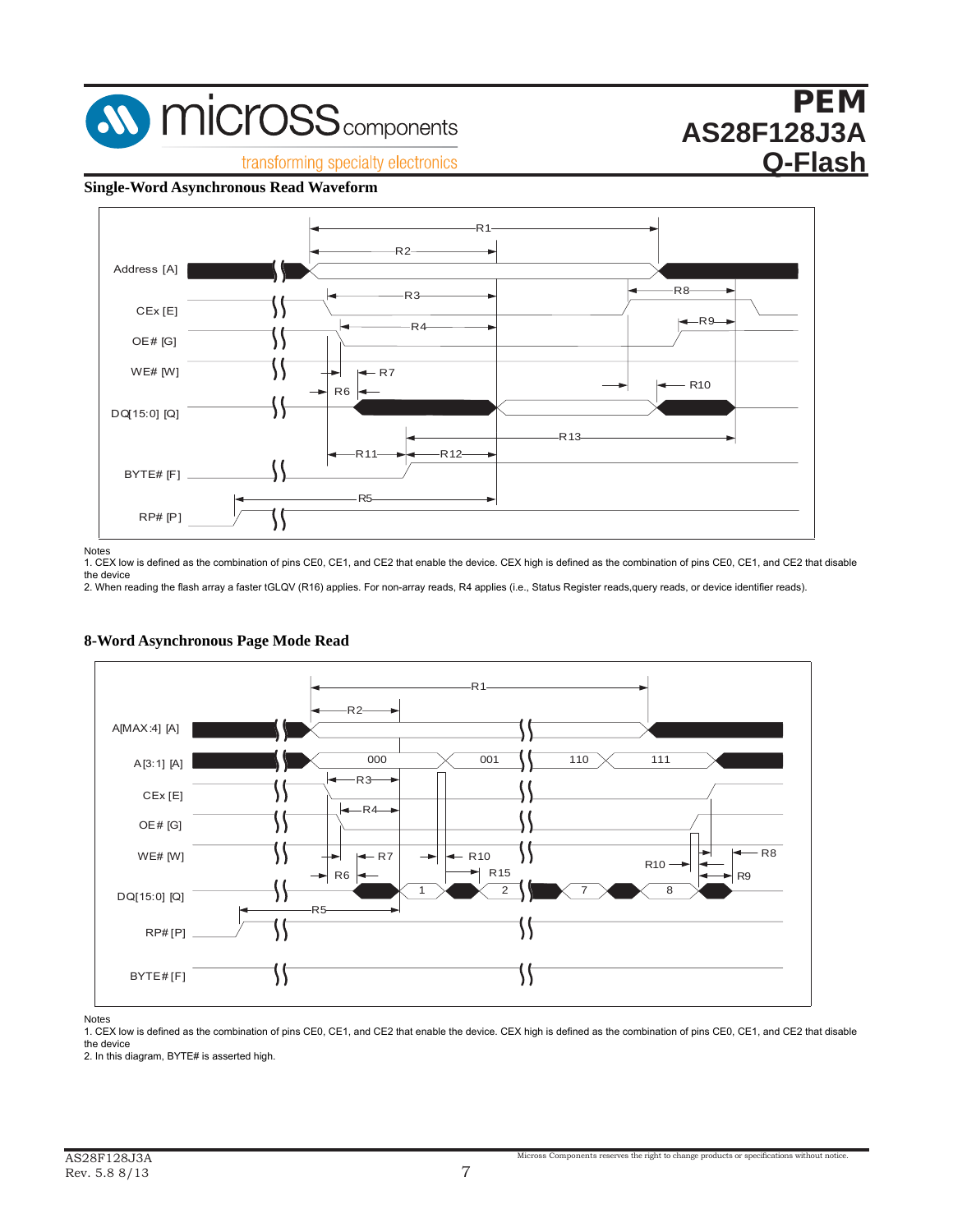

**M** micross<sub>components</sub>

# PEM **AS28F128J3A Q-Flash**

transforming specialty electronics

#### **Write Operations**

| #              | Symbol                                 | Parameter                                            |             | Valid for all speeds | Unit | <b>Notes</b>          |
|----------------|----------------------------------------|------------------------------------------------------|-------------|----------------------|------|-----------------------|
|                |                                        |                                                      | Min         | <b>Max</b>           |      |                       |
| W1             | t <sub>PHWL</sub> (t <sub>PHEL</sub> ) | RP# High Recovery to WE# (CEX) Going Low             | 210         |                      |      |                       |
| W <sub>2</sub> | $t_{ELWL}$ ( $t_{WLEL}$ )              | CEx (WE#) Low to WE# (CEx) Going Low                 | $\mathbf 0$ |                      |      | 1, 2, 3, 5            |
| W <sub>3</sub> | $\rm t_{\rm WP}$                       | Write Pulse Width                                    | 60          |                      |      | 1, 2, 3, 5            |
| W4             | $t_{DVWH}$ ( $t_{DVEH}$ )              | Data Setup to WE# (CEx) Going High                   | 50          |                      |      | 1,2,3,6               |
| W <sub>5</sub> | $t_{AVWH}$ ( $t_{AVEH}$ )              | Address Setup to WE# (CEx) Going High                | 55          |                      |      | 1, 2, 3, 6            |
| W <sub>6</sub> | $t_{WHEH}$ ( $t_{EHWH}$ )              | CEx (WE#) Hold from WE# (CEx) High                   | $\Omega$    |                      |      | 1, 2, 3               |
| W7             | $t_{WHDX}$ ( $t_{EHDX}$ )              | Data Hold from WE# (CEx) High                        | $\mathbf 0$ |                      | ns   | 1,2,3                 |
| W8             | $t_{WHAX}$ ( $t_{EHAX}$ )              | Address Hold from WE# (CEx) High                     | $\Omega$    |                      |      | 1,2,3                 |
| W9             | $t_{WPH}$                              | Write Pulse Width High                               | 30          |                      |      | 1, 2, 3, 7            |
| W11            | $t_{VPWH}$ ( $t_{VPEH}$ )              | V <sub>PFN</sub> Setup to WE# (CEx) Going High       | $\Omega$    |                      |      | 1, 2, 3, 4            |
| W12            | $t_{WHGL}$ ( $t_{EHGL}$ )              | Write Recovery before Read                           | 35          |                      |      | 1, 2, 3, 8            |
| W13            | $t_{WHRL}$ ( $t_{EHRL}$ )              | WE# (CEx) High to STS Going Low                      | -           | 500                  |      | 1, 2, 3, 9            |
| W15            | $t_{\text{QVVL}}$                      | V <sub>PFN</sub> Hold from Valid SRD, STS Going High | $\mathbf 0$ |                      |      | 1, 2, 3, 4, 9, 1<br>0 |

Notes

1. CEX low is defined as the combination of pins CE0, CE1, and CE2 that enable the device. CEX high is defined as the combination of pins CE0, CE1, and CE2 that disable the device

2. Read timing characteristics during block erase, program, and lock-bit configuration operations are the same as during read-only operations. Refer to AC Characteristics– Read-Only Operations.

3. A write operation can be initiated and terminated with either CEX or WE#.

4. Sampled, not 100% tested.

5. Write pulse width (tWP) is defined from CEX or WE# going low (whichever goes low last) to CEX or WE# going high (whichever goes high first). Hence, tWP = tWLWH = tELEH = tWLEH = tELWH.

6. Refer to Table 18, "Enhanced Configuration Register" on page 32 for valid AIN and DIN for block erase, program, or lock-bit configuration.

7. Write pulse width high (tWPH) is defined from CEX or WE# going high (whichever goes high first) to CEX or WE# going low (whichever goes low first). Hence, tWPH = tWHWL = tEHEL = tWHEL = tEHWL.

8. For array access, tAVQV is required in addition to tWHGL for any accesses after a write.

9. STS timings are based on STS configured in its RY/BY# default mode.

10. VPEN should be held at VPENH until determination of block erase, program, or lock-bit configuration success (SR[5:3,1] = 0).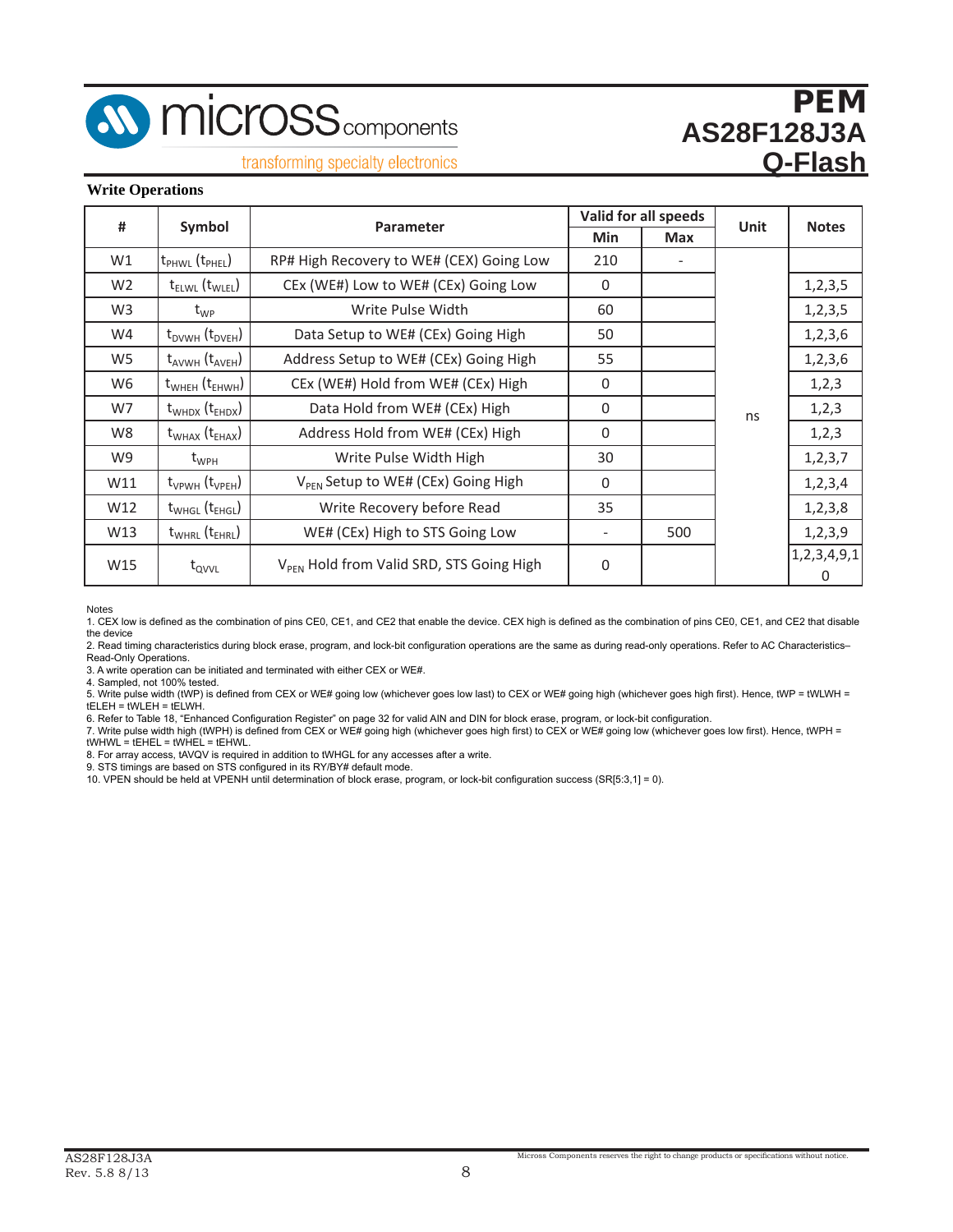

### **Asynchronous Write Waveform**



### **Figure 11: Asynchronous Write to Read Waveform Asynchronous Write to Read Waveform**

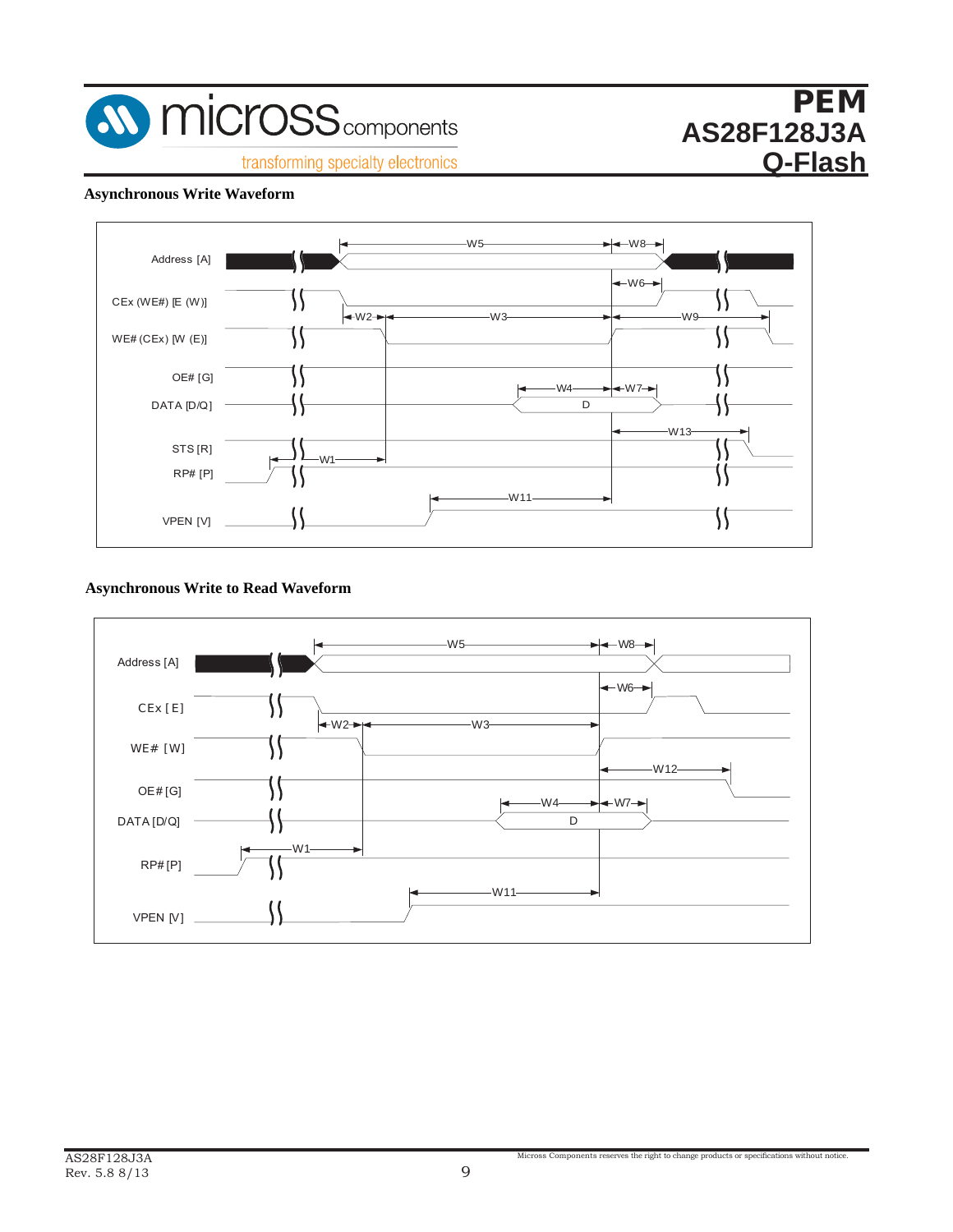

**7.2 Program, Erase, Block-Lock Specifications**

#### **Configuration Performance**

| #                | Symbol                |                                      | Parameter                           | Typ | <b>Max</b> | Unit       | <b>Notes</b>     |
|------------------|-----------------------|--------------------------------------|-------------------------------------|-----|------------|------------|------------------|
| W200             | $t_{PROG/W}$          | Program Time                         | Single word                         | 40  | 175        | μs         | 1,2,3,4,6        |
| W <sub>250</sub> | $t_{PROG}$            | <b>Buffer Program Time</b>           | Aligned 16 Words BP Time (32Byte)   | 128 | 654        | <b>LLS</b> | 1, 2, 3, 4, 5, 6 |
|                  |                       |                                      | Aligned 256 Words BP Time (512Byte) | 720 | 3600       | μs         | 1, 2, 3, 4, 5, 6 |
| W501             | $t_{ERS/AB}$          | <b>Block Erase Time</b>              |                                     | 1.0 | 4.0        | sec        | 1,2,3,4,6        |
| W650             | $t_{\rm lks}$         | Set Lock-Bit Time                    |                                     | 50  | 60         | μs         | 1,2,3,4,6        |
| W651             | $t_{lkc}$             | <b>Clear Block Lock-Bits Time</b>    |                                     | 0.5 |            | sec        | 1, 2, 3, 4, 6    |
| W600             | $t_{\text{SUSP/P}}$   | Program Suspend Latency Time to Read |                                     | 15  | 20         | μs         | 1, 2, 3, 6       |
| W601             | $t_{\text{SUSP/E}}$   | Erase Suspend Latency Time to Read   |                                     | 15  | 20         | μs         | 1, 2, 3, 6       |
| W602             | t <sub>ERS/SUSP</sub> | <b>Erase to Suspend</b>              |                                     | 500 |            | μs         | 1,7              |
| W652             | $t_{STS}$             | STS Pulse Width Low Time             |                                     | 500 | -          | ns         | 1                |
| W702             | $t_{BC/MB}$           | blank check                          | <b>Array Block</b>                  | 3.2 |            | ms         |                  |

Notes

Notes<br>1. Typical values measured at TA = +25 °C and nominal voltages. Assumes corresponding lock-bits are not set. Subject to change based on device characterization.

2. These performance numbers are valid for all speed versions.

3. Sampled but not 100% tested. Assume at TA = +25 °C and non-induced at TA = +25 °C and not set to set to set to set. Subject to set to set to set to set to set. Subject to set to set to set. Subject to set. Subject to se

4. Excludes system-level overhead.

5. These values are valid when the buffer is full, and the start address is aligned.

6. Max values are measured at worst case temperature, data pattern and VCC corner within 100K cycles. But for W650, W651, W600 and W601, the Max value are expressed at +25  $^{\circ}$ C or -40  $^{\circ}$ C.

7. W602 is the typical time between an initial block erase or erase resume command and then a subsequent erase suspend command. Violating the specification repeatedly during any particular block erase may cause erase failures.

# **AC Waveform for Reset Operation 7.3 Reset Specifications**



*Note:* STS is shown in its default mode (RY/BY#).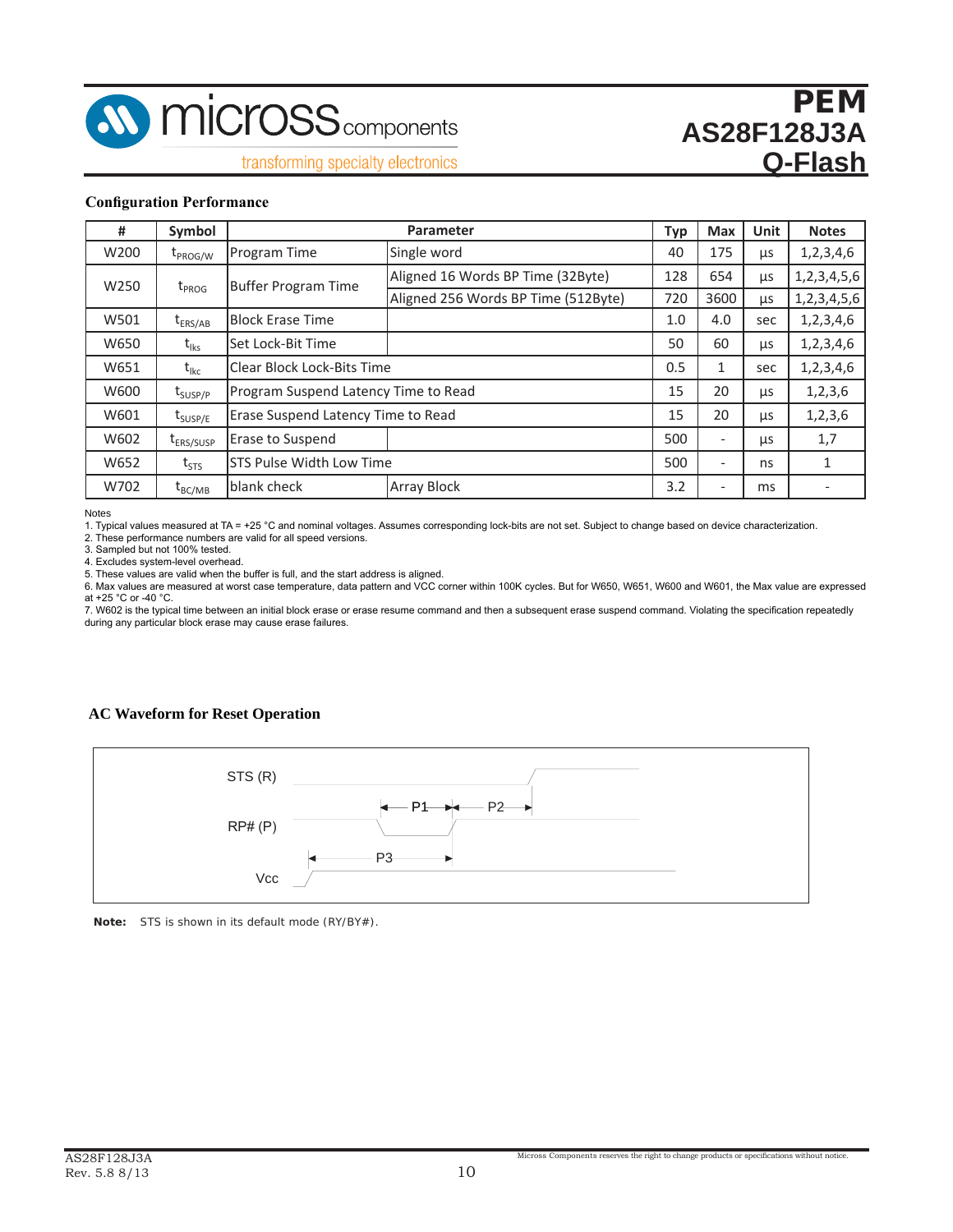

transforming specialty electronics

#### **Reset Specifications Table 14: Reset Specifications**

|                | Symbol             |                                                                                   | Parameter                                                                             | Min | Max | <b>Unit</b> | <b>Notes</b> |
|----------------|--------------------|-----------------------------------------------------------------------------------|---------------------------------------------------------------------------------------|-----|-----|-------------|--------------|
| P <sub>1</sub> | L <sub>PLPH</sub>  | <b>RP# Pulse Low Time</b><br>(If RP# is tied to VCC, this<br>specification is not | RP# is asserted during block erase,<br>program or lock-bit configuration<br>operation | 25  |     | <b>LLS</b>  |              |
|                |                    | applicable)                                                                       | RP# is asserted during read                                                           | 100 |     | ns          |              |
| P <sub>2</sub> | $L_{PHRH}$         | Configuration                                                                     | RP# High to Reset during Block Erase, Program, or Lock-Bit                            |     | 100 | ns          | 1,2          |
| P <sub>3</sub> | Т <sub>VCCPН</sub> | Vcc Power Valid to RP# de-assertion (high)                                        |                                                                                       | 60  | -   | μs          |              |

Notes

<sub>is</sub><br>lese specifications are valid for all product versions (packages and speeds).

1. These specifications are valid for all product versions (packages and speeds). 2. A reset time, tPHQV, is required from the latter of STS (in RY/BY# mode) or RP# going high until outputs are valid. reset time, tPHQV, is required from the latter of STS (in RY/BY# mode) or RP# going high until outputs an

# **AC Input/Output Reference Waveform 7.4 AC Test Conditions**



Notes

are driven at VCCQ for a Logic "1" and 0.0 V for a Logic "0" Input timing begins, and outr  $\sigma$  **Figure 14:** The 14:  $\sigma$  and  $\sigma$ AC test inputs are driven at VCCQ for a Logic "1" and 0.0 V for a Logic "0." Input timing begins, and output timing ends, at VCCQ/2 V (50% of VCCQ). Input rise and fall times<br>(10% to 90%) < 5 ns.<br>

## **Figure 14: Transient Equivalent Testing Load Circuit Transient Equivalent Testing Load Circuit**



*Note:* C<sub>L</sub> Includes Jig Capacitance

#### **Test Configuration**

| <b>Test Configuration</b>                                            | $C_1$ (pF) |
|----------------------------------------------------------------------|------------|
| $\mathcal{L}_{\alpha\alpha} = \mathcal{V}_{\alpha}$<br><b>CCOMIN</b> |            |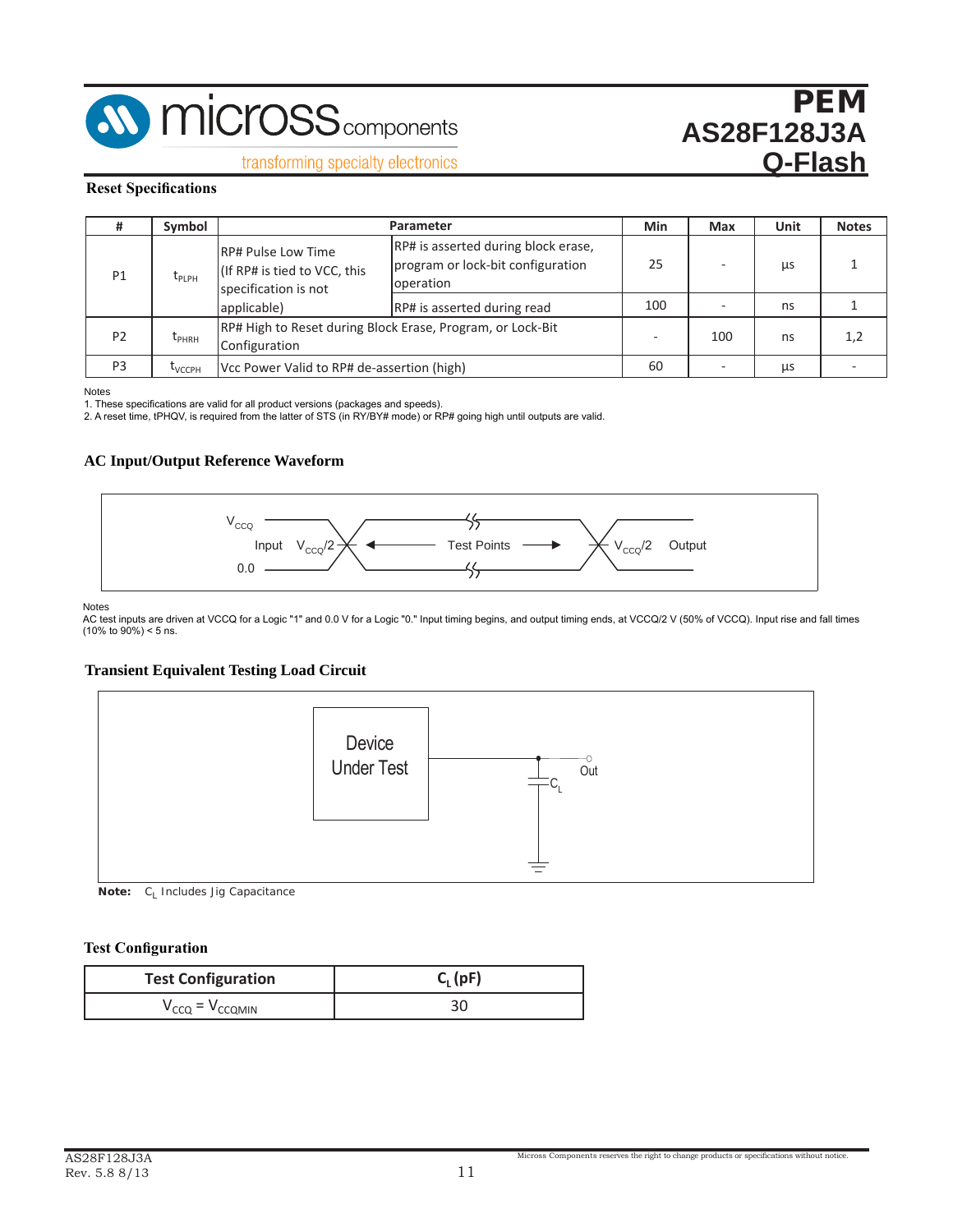

transforming specialty electronics

### **Memory Command Set Operations**

| <b>Scalable or Basic Command</b>   |                  |                   | <b>First Bus Cycle</b> |                |                  | <b>Second Bus Cycle</b> |                |                  |                |
|------------------------------------|------------------|-------------------|------------------------|----------------|------------------|-------------------------|----------------|------------------|----------------|
| Command                            | Set [SCS or BCS] | <b>Bus Cycles</b> | Operation              | <b>Address</b> | Data             | Operation               | <b>Address</b> | Data             | <b>Notes</b>   |
| <b>READ ARRAY</b>                  | SCS/BCS          |                   | <b>WRITE</b>           | x              | <b>FFh</b>       |                         |                |                  |                |
| <b>READ IDENTIFIER CODES</b>       | SCS/BCS          | $>/-2$            | <b>WRITE</b>           | X              | 90 <sub>h</sub>  | <b>READ</b>             | IA             | ID               |                |
| <b>READ QUERY</b>                  | SCS              |                   | <b>WRITE</b>           | X              | 98h              | READ                    | QA             | QD               |                |
| <b>READ STATUS REGISTER</b>        | SCS/BCS          | $\overline{2}$    | <b>WRITE</b>           | X              | 70 <sub>h</sub>  | <b>READ</b>             | X              | SRD              | $\overline{2}$ |
| <b>ICLEAR STATUS REGISTER</b>      | SCS/BCS          | 1                 | <b>WRITE</b>           | X              | 50h              |                         |                |                  |                |
| <b>WRITE TO BUFFER</b>             | SCS/BCS          | >2                | <b>WRITE</b>           | <b>BA</b>      | E8h              | <b>WRITE</b>            | <b>BA</b>      | N                | 3,4,5          |
| <b>WORD/BYTE PROGRAM</b>           | SCS/BCS          | $\overline{2}$    | <b>WRITE</b>           | X              | 40h or 10h       | <b>WRITE</b>            | PA             | PD               | 6,7            |
| <b>BLOCK ERASE</b>                 | SCS/BCS          | $\overline{2}$    | <b>WRITE</b>           | <b>BA</b>      | 20h              | <b>WRITE</b>            | <b>BA</b>      | D <sub>O</sub> h | 5,6            |
| <b>BLOCK ERASE/PROGRAM SUSPEND</b> | SCS/BCS          | 1                 | <b>WRITE</b>           | X              | <b>BOh</b>       |                         |                |                  | 7,8            |
| <b>BLOCK ERASE/PROGRAM RESUME</b>  | SCS/BCS          |                   | <b>WRITE</b>           | X              | D <sub>O</sub> h |                         |                |                  |                |
| <b>CONFIGURATION</b>               | SCS              | 2                 | <b>WRITE</b>           | X              | B <sub>8</sub> h | <b>WRITE</b>            | X              | <b>CC</b>        |                |
| <b>SET BLOCK LOCK BITS</b>         | SCS              | $\overline{2}$    | <b>WRITE</b>           | X              | 60h              | <b>WRITE</b>            | <b>BA</b>      | 01h              |                |
| <b>ICLEAR BLOCK LOCK BITS</b>      | SCS              | $\overline{2}$    | <b>WRITE</b>           | X              | 60h              | <b>WRITE</b>            | X              | D <sub>O</sub> h |                |
| <b>PROTECTION PROGRAM</b>          |                  | $\overline{2}$    | <b>WRITE</b>           | X              | C <sub>O</sub> h | <b>WRITE</b>            | PA             | PD               |                |

- Key:<br>[IA]
- [IA] Identifier Code address<br>[ID] Data read from identifie [ID] Data read from identifier Code<br>[BA] Address within a Block
- Address within a Block
- [QA] Query data base Address
- 
- [PA] Address of Memory location to be programmed<br>[QD] Data read from Query data base
- [QD] Data read from Query data base<br>[SRD] Data read from Status Register Data read from Status Register

Notes

- [1] Following the READ IDENTIFIER CODES command, READ operations access manufacturer, device, and block lock codes.<br>[2] If the ISM is running, only DQ7 is valid; DQ15-DQ8 and DQ6-DQ0 are placed in High-Z
- 
- After the WRITE-to-BUFFER command is issued, check the XSR to make sure a buffer is available for WRITING

- [5] The WRITE-to-BUFFER or ERASE operation does not begin until a CONFIRM command (D0h) is issued<br>[6] Attempts to issue a BLOCK ERASE or PROGRAM to a locked block will fail
- Attempts to issue a BLOCK ERASE or PROGRAM to a locked block will fail
- 
- [7] Either 40h or 10h is recognized by the ISM as the byte/word program setup [8] PROGRAM SUSPEND can be issued after either the WRITE-to-BUFFER or PROGRAM SUSPEND can be issued after either the WRITE-to-BUFFER or WORD/BYTE PROGRAM operation is initiated. The CLEAR BLOCK LOCK BITS operation simultaneously clears all block lock bits.

<sup>[2]</sup> If the ISM is running, only DQ7 is valid; DQ15-DQ8 and DQ6-DQ0 are placed in High-Z<br>[3] After the WRITE-to-BUFFER command is issued, check the XSR to make sure a buffer<br>[4] The number of Bytes/words to be written to th The number of Bytes/words to be written to the write buffer = n+1, where n=byte/word count argument. Count ranges on this device for byte mode are n=00H to n=1Fh and for word mode, n=0000h to 000Fh. The third and consecutive bus cycles, as determined by n, are for writing data into the write buffer. The CONFIRM command (D0h) is expected after exactly n+1 WRITE cycles; any other command at that point in the sequence aborts the WRITE-to-BUFFER operation.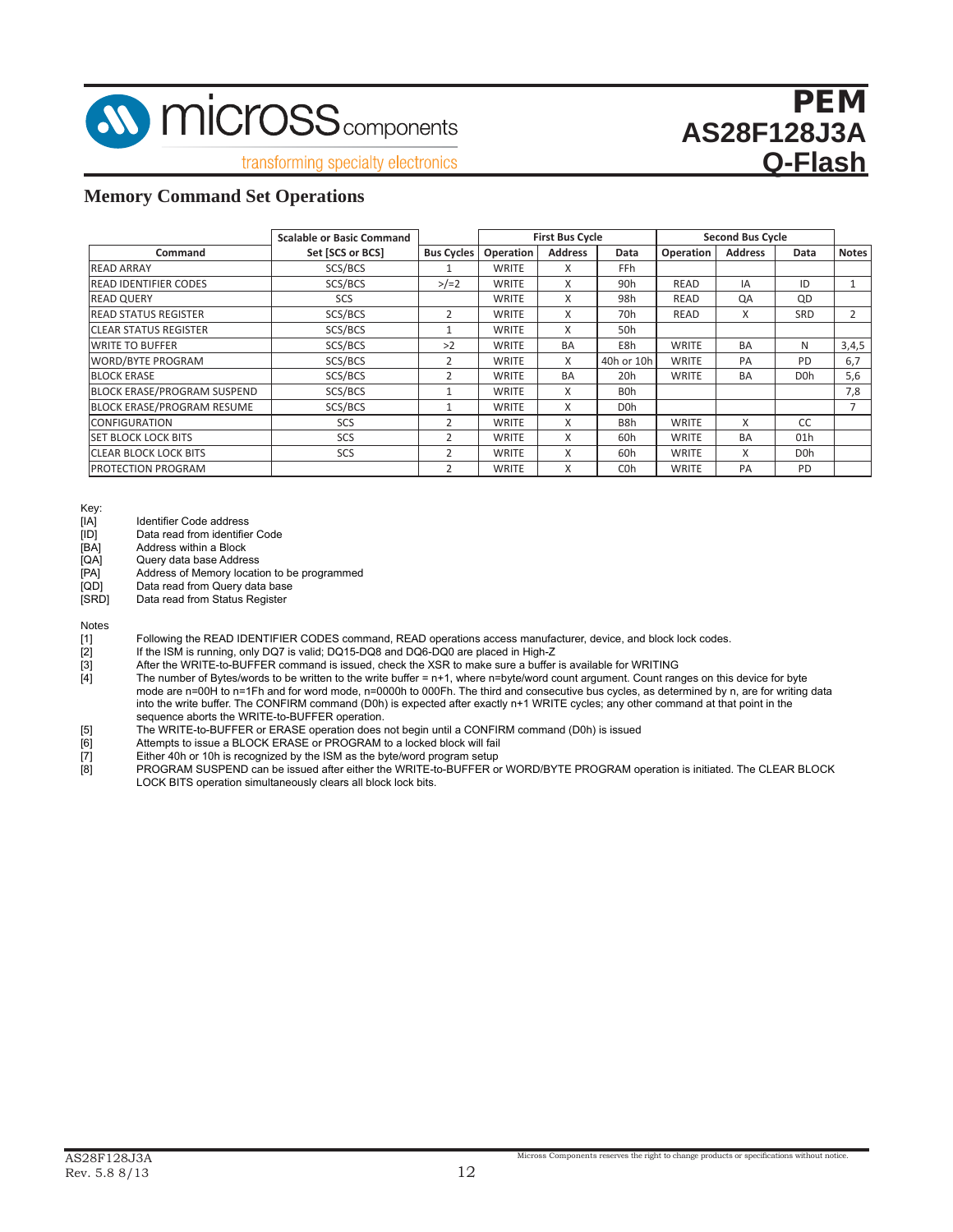

# **Mechanical Diagram**

TSOP, Type 1, 56 Pin (Dimensions in mm)

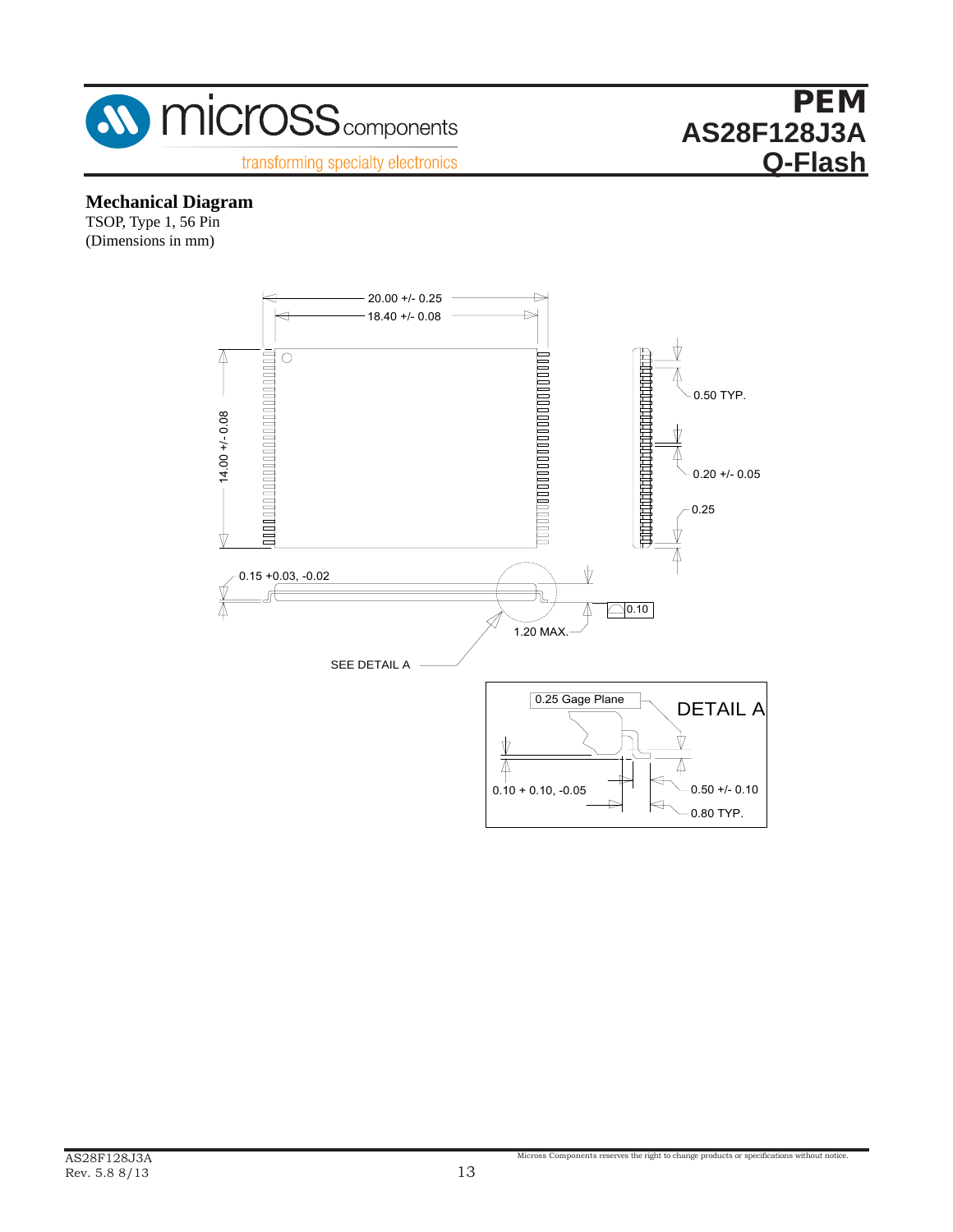

#### PEM **AS28F128J3A Q-Flash PEM FIZ0J3A**

## **Mechanical Diagram**

PBGA, 10mm x 13mm, 64 Ball w/ 1.00 Pitch (Dimensions in mm)



#### **ASI Ordering Information Ordering Information**

| <b>Part Number</b>                                                      | Configuration         | Speed (ns) | Pkg.            | <b>Comments</b>  |
|-------------------------------------------------------------------------|-----------------------|------------|-----------------|------------------|
| Enhanced Operating Range (-40°C to +105°C)                              |                       |            |                 |                  |
|                                                                         |                       |            |                 |                  |
| AS28F128J3ARG-15/ET                                                     | 128Mb, x8/x16 Q-Flash | 115        | <b>TSOP1-56</b> |                  |
|                                                                         |                       |            |                 | Consult Factory, |
| AS28F128J3APBG-15/ET                                                    | 128Mb, x8/x16 Q-Flash | 115        | FBGA-64         | MOQ's Apply      |
| <b>Extended Operating Range (-55<sup>°</sup>C to +125<sup>°</sup>C)</b> |                       |            |                 |                  |
|                                                                         |                       |            |                 |                  |
| AS28F128J3ARG-15/XT                                                     | 128Mb, x8/x16 Q-Flash | 115        | <b>TSOP1-56</b> |                  |
|                                                                         |                       |            |                 | Consult Factory, |
| AS28F128J3APBG-15/XT                                                    | 128Mb, x8/x16 Q-Flash | 115        | FBGA-64         | MOQ's Apply      |